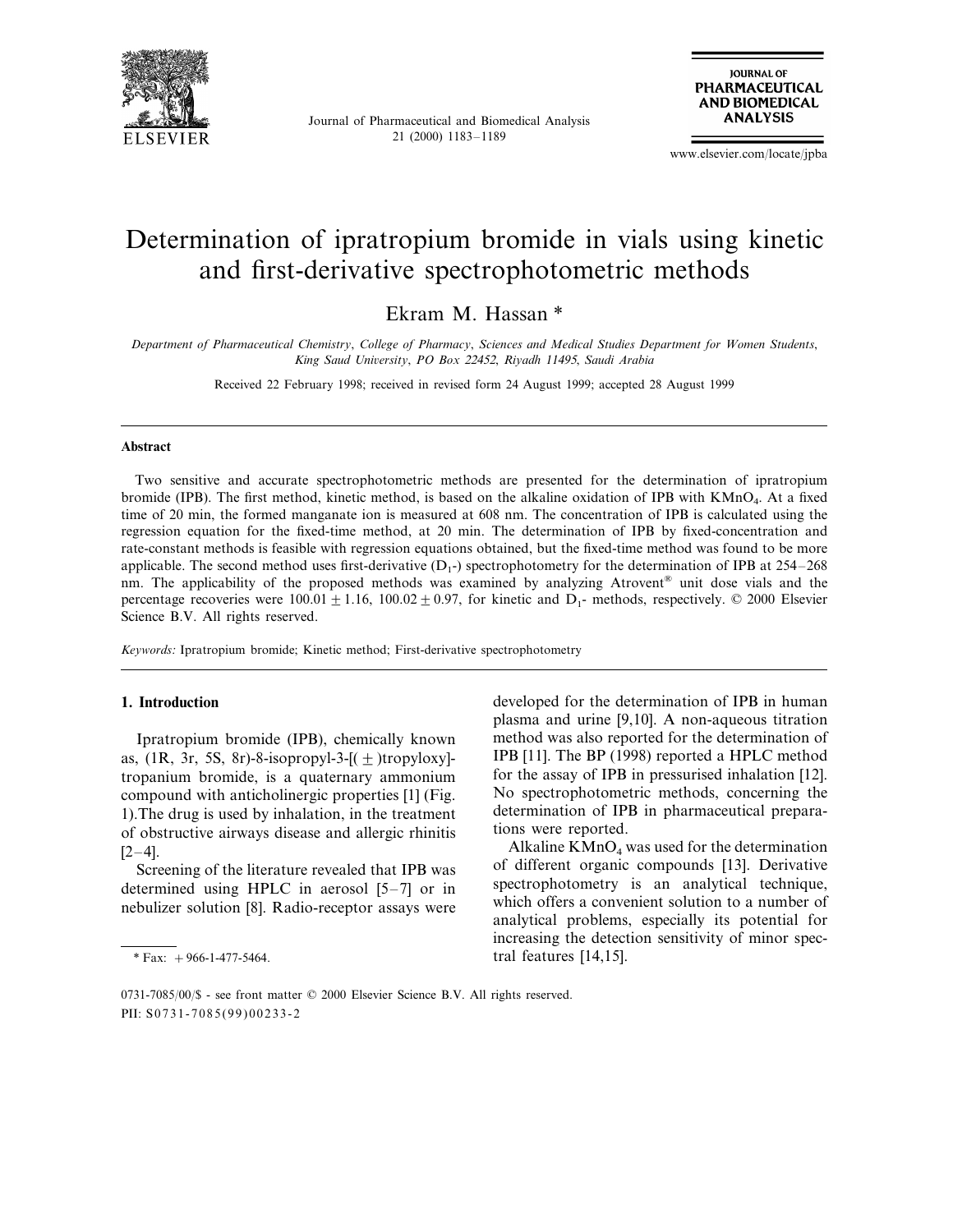IPB is devoid of structural conjugation and it is therefore characterized by its low ability to absorb light in the UV-region  $(A(1\%, 1 \text{ cm}) = 40 \text{ at } 254$ nm, in water). The aim of the present work was the development of simple and sensitive analytical methods for the assay of IPB in pharmaceutical preparations. A kinetically-based method, was de-



Fig. 1. Structure formula of ipratropium bromide (IPB).



Fig. 2. Absorbance versus time graphs for the reaction between IPB and  $KMnO<sub>4</sub>$ , at room temperature: showing the dependence of the reaction on IPB concentration. Concentrations of IPB: (1)  $2.3 \times 10^{-6}$  M; (2)  $6.9 \times 10^{-6}$  M; (3)  $1.15 \times$ 10<sup>-5</sup> M; (4)  $1.84 \times 10^{-5}$  M; (5)  $2.3 \times 10^{-5}$  M. NaOH, 0.05 M and KMnO<sub>4</sub>,  $3.04 \times 10^{-3}$  M.



Fig. 3. Absorption spectra (solid line) for the coloured product of  $1.84 \times 10^{-5}$  M IPB with KMnO<sub>4</sub>, reagent blank (dashed line).



Scheme 1. Proposed reaction between IPB and  $KMnO<sub>4</sub>$  in 0.05 M NaOH at room temperature.

Table 1

Logarithms of rates for different concentrations of IPB at constant concentrations of 0.05 M NaOH and  $3.04 \times 10^{-3}$  M KMnO<sub>4</sub> (0.48 mg ml<sup>-1</sup>) at room temperature

| $log(rate)$ , $\Delta A/\Delta t$ | $log[IPB]$ $(M)$ |
|-----------------------------------|------------------|
| $-4.38$                           | $-5.64$          |
| $-3.92$                           | $-5.34$          |
| $-3.56$                           | $-5.04$          |
| $-3.52$                           | $-4.94$          |
| $-3.40$                           | $-4.86$          |
| $-3.27$                           | $-4.74$          |
| $-3.17$                           | $-4.64$          |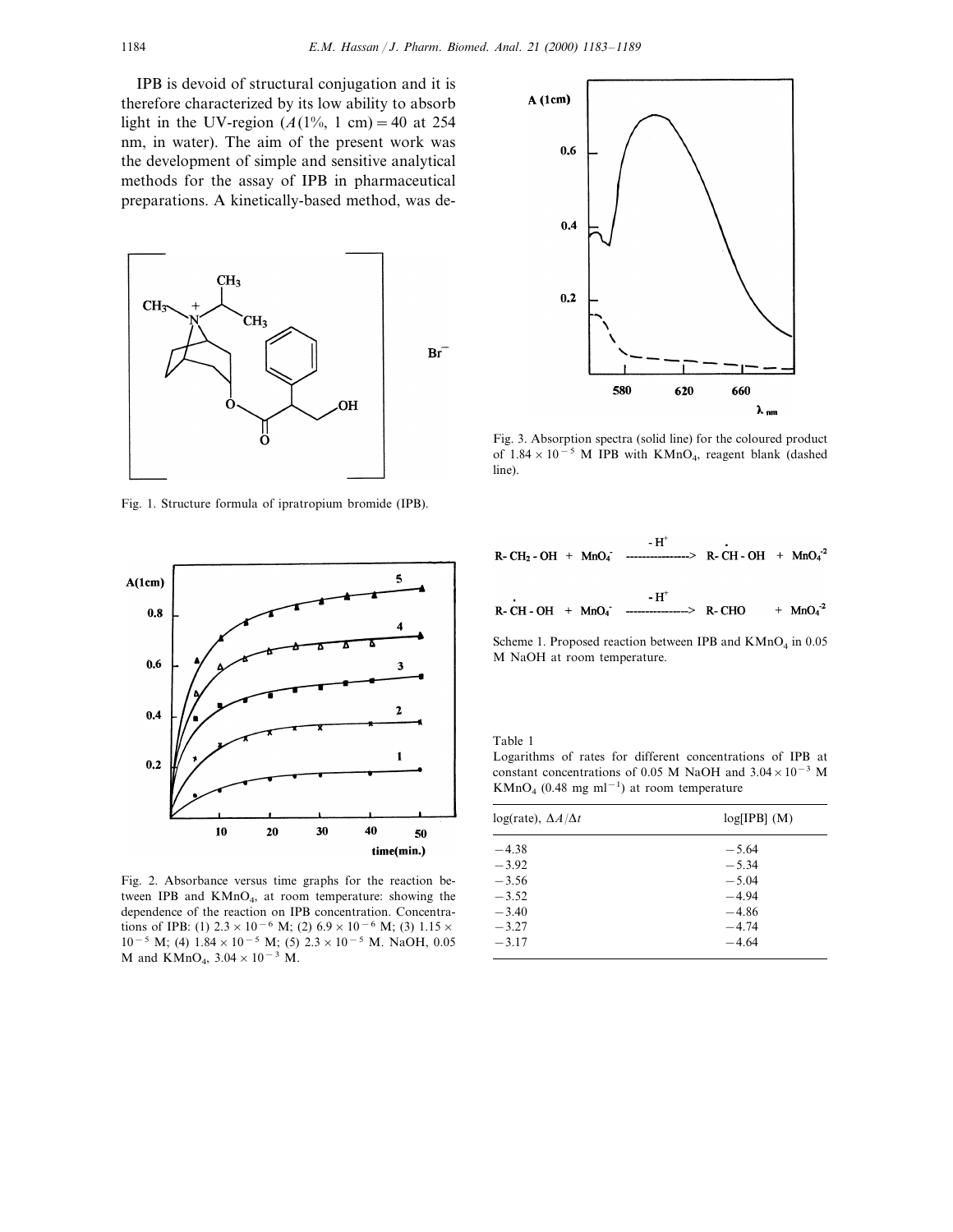#### Table 2

Values of  $\kappa'$  calculated from slopes of log *A* versus *t* graphs multiplied by −2.303 for different concentrations of IPB at constant concentrations of 0.05 M NaOH and  $3.04 \times 10^{-3}$  M  $KMnO<sub>4</sub>$  at room temperature

| $\kappa'$ (s <sup>-1</sup> ) | [IPB] $(M)$           |
|------------------------------|-----------------------|
| $-5.41 \times 10^{-4}$       | $4.60 \times 10^{-6}$ |
| $-3.84 \times 10^{-4}$       | $6.90 \times 10^{-6}$ |
| $-2.26 \times 10^{-4}$       | $9.20 \times 10^{-6}$ |
| $-1.84 \times 10^{-4}$       | $1.38 \times 10^{-5}$ |
| $-1.48 \times 10^{-4}$       | $1.84 \times 10^{-5}$ |

#### Table 3

Values of reciprocal time taken at fixed absorbance for different rates of variable concentrations of IPB at constant concentrations of 0.05 M NaOH and  $3.04 \times 10^{-3}$  M KMnO<sub>4</sub> at room temperature

| $(1/t)$ $(s^{-1})$                               | [IPB] $(M)$                                    |
|--------------------------------------------------|------------------------------------------------|
| $1.389 \times 10^{-3}$                           | $9.20 \times 10^{-6}$                          |
| $3.876 \times 10^{-3}$<br>$5.555 \times 10^{-3}$ | $1.38 \times 10^{-5}$<br>$1.84 \times 10^{-5}$ |
| $8.333 \times 10^{-3}$                           | $2.30 \times 10^{-5}$                          |

Table 4

Regression equations at different fixed-times for IPB concentrations in the range  $4.6 \times 10^{-6} - 2.3 \times 10^{-5}$  M at constant concentrations of 0.05 M NaOH and  $3.04 \times 10^{-3}$  M KMnO<sub>4</sub> at room temperature

| Time (min) | Regression<br>equation $(A)$ | Correlation<br>coefficient $(r)$ |
|------------|------------------------------|----------------------------------|
| 10         | $-0.0233 + 32978.26C$        | 0.9958                           |
| 20         | $-0.0107 + 35630.43C$        | 0.9995                           |
| 30         | $-0.0065 + 37369.56C$        | 0.9988                           |
| 40         | $0.00055 + 37663.04C$        | 0.9978                           |
| 50         | $0.0233 + 37934.78C$         | 0.9988                           |



Fig. 4. Zero-order (dashed line), 10 µg ml<sup>-1</sup>, and D<sub>1</sub>- (solid line), 25 µg ml<sup>-1</sup>, spectra of IPB in distilled water.

Table 5

Determination of IPB in Atrovent® vials, by fixed-time and first-derivative  $(D_1-)$  methods

|                                   | % Recovery                                |                |                              |  |
|-----------------------------------|-------------------------------------------|----------------|------------------------------|--|
|                                   | Fixed-time                                |                | First-derivative<br>$(D_1-)$ |  |
| $RSD(\%)$<br>$t^{**}$<br>$F^{**}$ | $Mean* + S.D \quad 100.01 + 1.16$<br>1.16 | 0.023<br>1.450 | $100.02 + 0.97$<br>0.97      |  |

\* Average of five determinations.

\*\* Theoretical values of *t* and *F* at  $P = 0.05$  are 2.31 and 6.93, respectively.

## **2. Experimental**

## <sup>2</sup>.1. *Apparatus*

The study used a PYE UNICAM, PU 8800, UV/VIS spectrophotometer (Philips), using 1.00 cm quartz cells. The optimized operating conditions for recording the first-derivative spectra were: scan speed 120 nm min−<sup>1</sup> , chart speed 20 nm cm−<sup>1</sup> , spectral slit width 2 nm, response 20 s and an ordinate maximum-minimum of  $\pm$  5.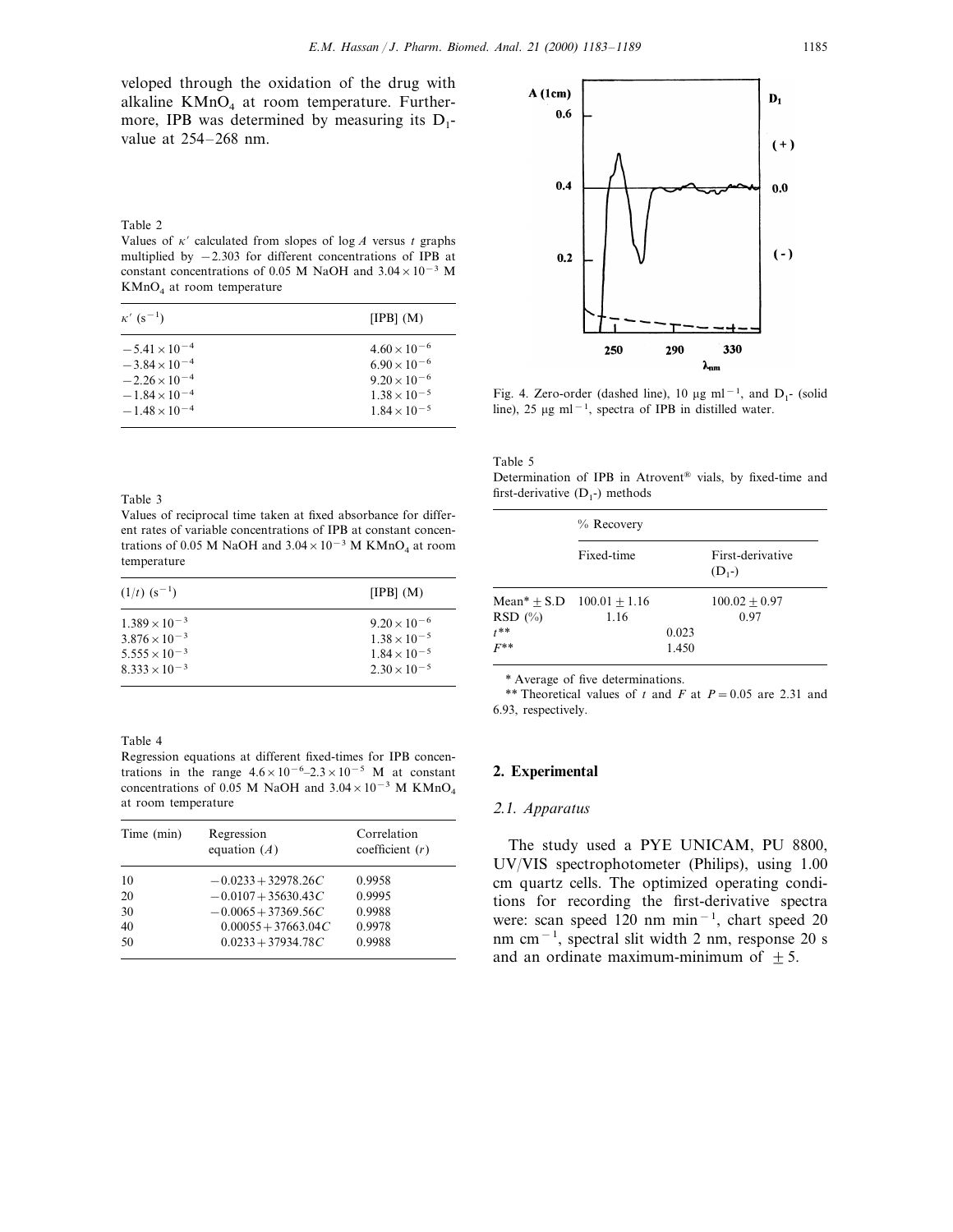# <sup>2</sup>.2. *Materials*

All materials used were of analytical reagent grade. Reference IPB was kindly provided by Boehringer Ingelheim, Germany and was used as received. Atrovent® unit dose vials, for inhalation, (batch number 738714) were purchased from a local market in Riyadh.

## <sup>2</sup>.3. *Reagents and solutions*

IPB standard solution, 0.5 mg ml−<sup>1</sup> , was prepared in distilled water.

A working solution  $(2.3 \times 10^{-4} \text{ M})$  was prepared by dilution of 5 ml of standard solution to 25 ml with distilled water.

Potassium permanganate solution, 12 mg ml<sup>-1</sup>, was prepared in distilled water.

Sodium hydroxide solution, 0.5 M was prepared and kept as a stock solution.

## <sup>2</sup>.4. *Construction of calibration graphs*

#### <sup>2</sup>.4.1. *Kinetic spectrophotometric method*

An aliquot (0.4 ml) of  $KMnO<sub>4</sub>$  solution and 1.0 ml of 0.5 M NaOH solution were placed in 10 ml calibrated flasks. Accurate volumes of working solution (2.3 × 10<sup>-4</sup> M) of IPB, over the concentration range  $4.6 \times 10^{-6} - 2.3 \times 10^{-5}$  M, were added and the solutions were diluted to volume with distilled water. At fixed time of 20 min, the absorbance was measured directly at 608 nm against an appropriate blank.

## <sup>2</sup>.4.2. *First*-*deri*6*ati*6*e method*

Accurate volumes of standard IPB solution, 0.5 mg ml<sup>−</sup><sup>1</sup> , were transferred into 1 0 ml calibrated flasks and diluted to volume with water, to give final concentrations in the range  $10-35 \mu g$  ml<sup>-1</sup>. The  $D_1$ - spectrum was recorded for each solution, over the wavelength range of 350–220 nm, against water as a blank.

#### 2.5. Procedure for vials

#### <sup>2</sup>.5.1. *Kinetic spectrophotometric method*

An accurately measured 1.0 ml aliquot, of the mixed contents of ten ampoules, was transferred

into a 10 ml calibrated flask and diluted to volume with water. An aliquot (1 ml) of this solution was transferred into 10 ml calibrated flask containing  $0.4$  ml of  $KMnO<sub>4</sub>$  solution and 1 ml NaOH solution. At a fixed time of 20 min, the absorbance was measured at 608 nm against an appropriate blank. The nominal content of the vial was calculated from the calibration graph.

#### <sup>2</sup>.5.2. *First*-*deri*6*ati*6*e method*

An aliquot consisting of 1 ml of the mixed contents of ten ampoules was transferred into 10 ml calibrated flask and diluted to volume with water. The  $D_1$ - spectrum was recorded over the wavelength range 350–220 nm against water as a blank. The nominal content of the vial was calculated from the calibration graph.

# **3. Results and discussion**

# 3.1. *Kinetic spectrophotometric method*

# 3.1.1. *Kinetics and optimization of the reaction conditions*

The reaction between IPB and  $KMnO<sub>4</sub>$  in alkaline solution yields a green color as a result of manganate species, which absorbs at 608 nm. As the intensity of color increases with time, it was deemed useful to elaborate a kinetically-based method for the determination of IPB. In order to come to this conclusion, the reaction was investigated under various conditions of reagent concentration and alkalinity.

At room temperature, the reaction rate increased substantially, as revealed by the intensification of the developed color, suggesting higher analytical sensitivity. Therefore, room temperature was selected as the optimum temperature.

The reaction rate and maximum absorbance increased with increasing  $KMnO<sub>4</sub>$  concentration and ultimately the adoption of 480  $\mu$ g ml<sup>-1</sup>  $KMnO<sub>4</sub>$  in the final solution proved to be adequate for the maximum concentration of IPB used in the calibration curve. The influence of NaOH concentration on the reaction rate was studied between 0.005–0.2 M. It was found that increas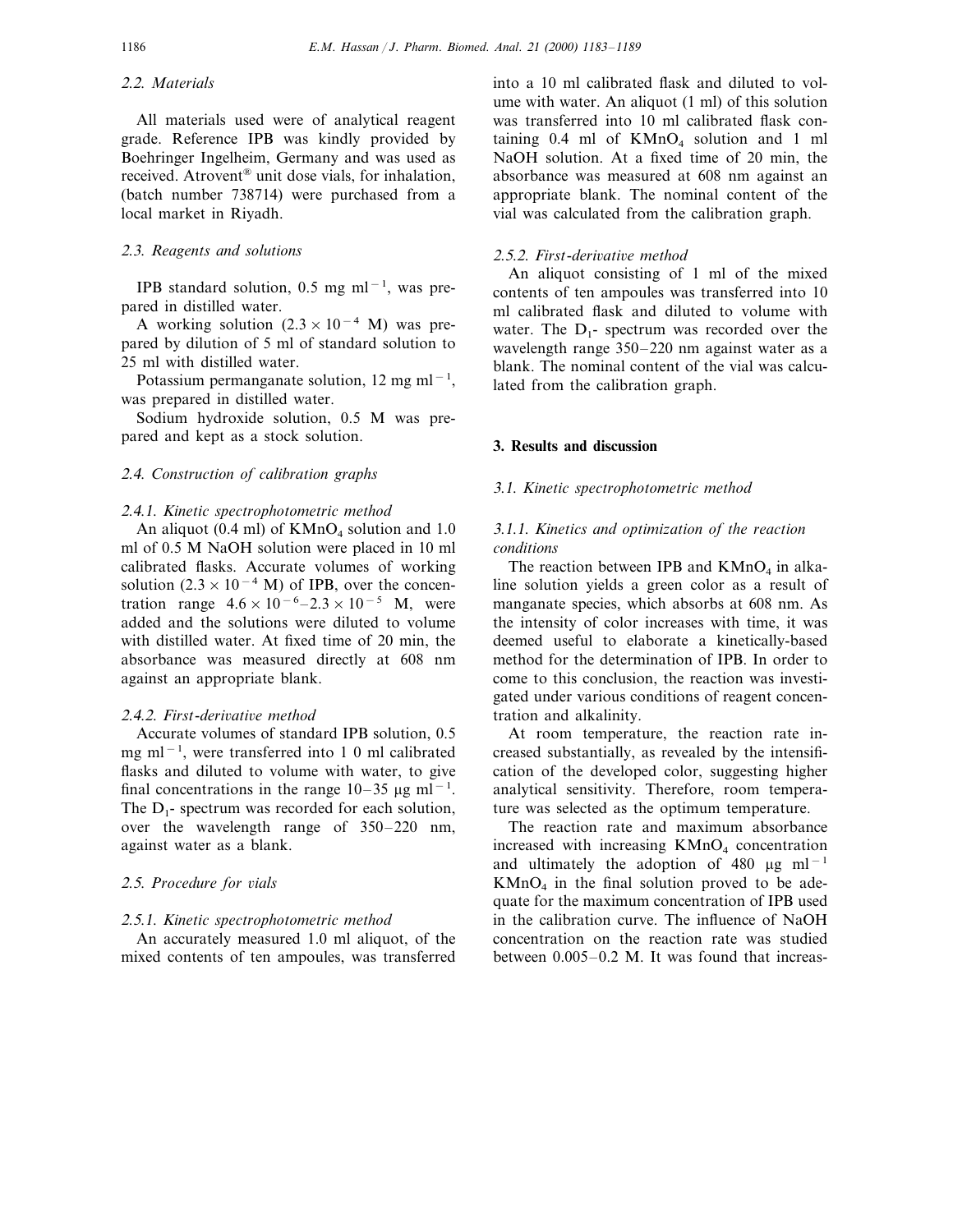ing NaOH concentration increases the reaction rate with maximum absorbance being reached in a shorter time. It was also observed that there was no significant difference in the absorbances of reactant solutions at NaOH concentration above 0.05 M; while decreasing NaOH concentration resulted in lower absorbance values. Therefore, 0.05 M NaOH was chosen as the most suitable concentration.

The rate of reaction was also found to be IPB dependent. The rates were followed at room temperature with various concentrations of IPB in the range 2–10 µg ml<sup>-1</sup>, keeping KMnO<sub>4</sub> and NaOH constant at high concentrations as above.

The graphs shown in Fig. 2, clearly indicate that the reaction rate obeys the following equation:

$$
Rate = \kappa'[IPB]^{n}
$$
 (1)

where  $\kappa'$  is the pseudo-order rate constant and *n* is the order of the reaction.

Fig. 3 shows the absorption spectrum of the colored species obtained by reacting IPB and alkaline  $KMnO<sub>4</sub>$  at room temperature. The molar ratio was found to be 1:2 for IPB: $K MnO<sub>4</sub>$ .

Apparently, the reaction proceeds in two steps. The first step being fast and the second is the rate-determining step. Scheme 1 represents a proposed mechanism for the reaction between IPB and KMnO4, in NaOH solution, at room temperature.

The rate could be estimated as  $\Delta A/\Delta t$  [16], where *A* is the absorbance and *t* is the time in s. Taking logarithms of rates and concentrations (Table 1), Eq. (1) is transformed into:

$$
\log(\text{rate}) = \log \Delta A / \Delta t = \log \kappa' + n \log[\text{IPB}] \tag{2}
$$

Regression of log(rate) versus log[IPB] gave the regression equation:

 $log(\text{rate}) = -2.36 + (1.18) \log C$ 

with a correlation coefficient  $(r) = 0.9952$ .

Hence  $\kappa' = 4.366 \times 10^{-3}$  s<sup>-1</sup> and the reaction is first order  $(n = 1)$  with respect to IPB.

## <sup>3</sup>.1.2. *E*6*aluation of kinetic methods*

The determination of IPB under the optimized experimental conditions mentioned above, where

 $KMnO<sub>4</sub>$  concentration was at least 48 times the concentration of IPB and NaOH concentration was at least 200 times the initial concentration of IPB, would result in pseudo-zero-order conditions with respect to their concentrations. However, the rate will be directly proportional to IPB concentration in a pseudo-first-order rate equation as follows:

 $Rate = \kappa'[IPB]$  (3)

Several experiments were then carried out to obtain IPB concentration from the rate data according to Eq. (3). Initial rate, rate constant, fixed-concentration and fixed-time methods [17,18], were tried and the most suitable analytical method was selected taking into account applicability, sensitivity (i.e. the slope of the calibration graph), the intercept and the correlation coefficient (*r*).

## 3.1.3. *Initial*-*rate method*: *pseudo*-*zero*-*order method*

In this method, graphs of the rate (at the beginning of the reaction) versus IPB concentration were not easy to obtain, because the first step of the reaction was too fast to follow, so tangents of the curve were not easy to draw. This method was therefore abandoned.

# 3.1.4. *Rate*-*constant method*

Graphs of log (absorbance) versus time for IPB concentration in the range  $4.60 \times 10^{-6} - 1.84 \times$  $10^{-5}$  M were plotted and all appeared to be rectilinear. Pseudo first-order-rate constants  $(\kappa')$ corresponding to different IPB concentrations (*C*) were calculated from the slopes, multiplied by −2.303 and are presented in (Table 2). Regression of *C* versus  $\kappa'$  gave the equation:

 $\kappa' = -5.73 \times 10^{-4} + 26.16C$  (*r* = 0.8854)

The value of *r* indicates poor linearity which is probably due to slight changes in the temperature.

## 3.1.5. *Fixed*-*concentration method*

Reaction rates were recorded for different IPB concentrations in the range  $9.20 \times 10^{-6} - 2.30 \times$ 10−<sup>5</sup> M. A pre-selected value of the absorbance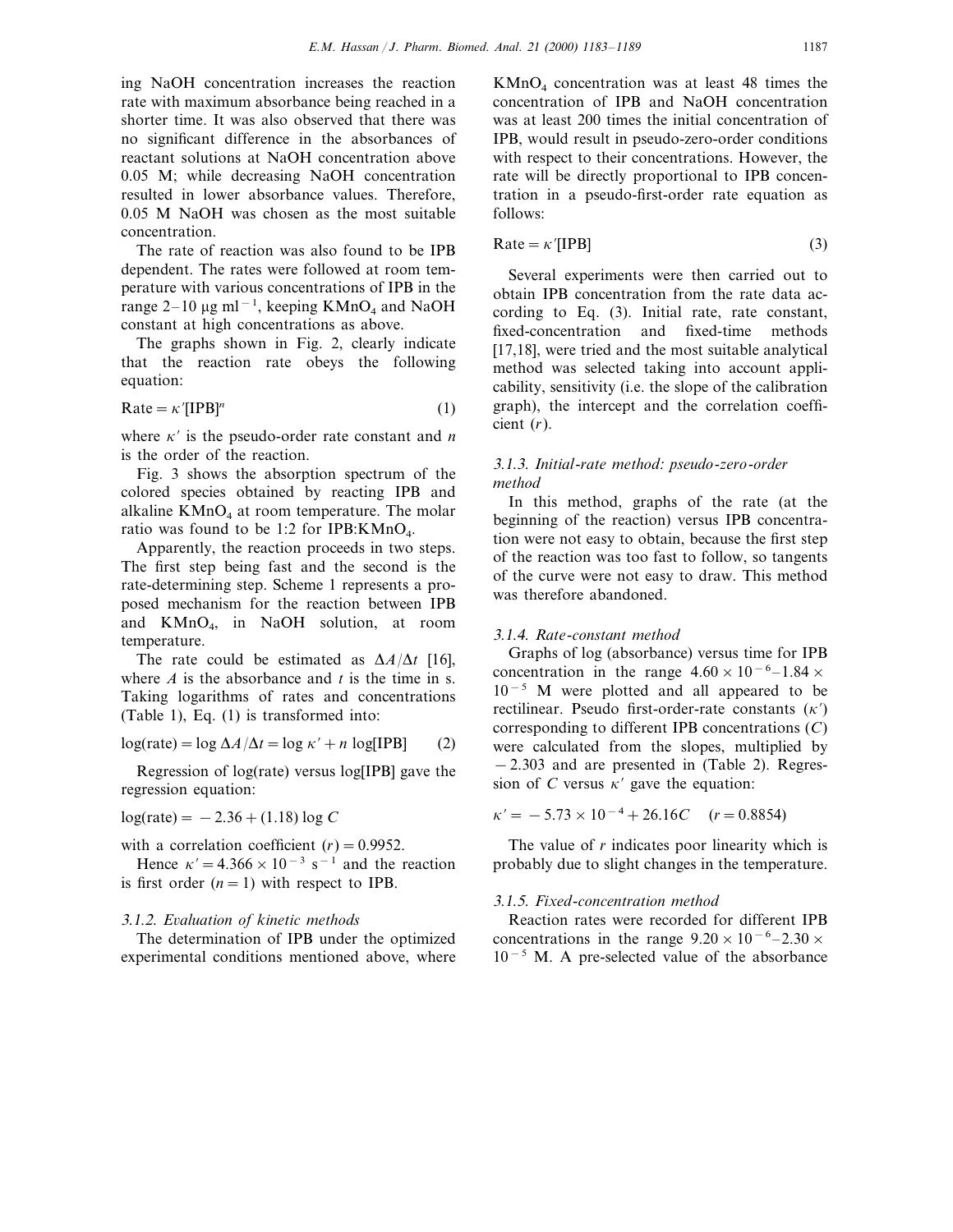was fixed and the time was measured in s. The reciprocal of time  $(1/t)$  versus the initial concentrations of IPB (Table 3) was plotted and the following equation of the calibration graph was obtained:

$$
1/t = -3.09 \times 10^{-3} + 489.26C \quad (r = 0.9959)
$$

The range of IPB concentration giving the most satisfactory calibration graph with the above equation was limited  $(4-10 \text{ µg m}l^{-1})$  and showed poor linearity, which could be a disadvantage.

## 3.1.6. *Fixed*-*time method*

Reaction rates were determined for different concentrations of IPB. At a preselected fixed-time, which was accurately determined, the absorbance was measured. Calibration graphs of absorbance versus initial concentration of IPB were established at fixed times of 10, 20, 30, 40 and 50 min with the regression equations assembled in Table 4. It is clear that the slope increases with time and the most acceptable values of *r* and the intercept were obtained for a fixed time of 20 min, which was therefore chosen as the most suitable time interval for measurement. The detection limit [19], was  $8.05 \times 10^{-7}$  M (0.35 µg ml<sup>-1</sup>) while the quantification limit [20], was  $2.69 \times 10^{-6}$  M (1.17 µg ml<sup>-1</sup>).

# <sup>3</sup>.2. *First*-*deri*6*ati*6*e method*

The zero-order and the  $D_i$ -spectra of IPB in the wavelength range 350–220 nm are shown in Fig. 4. No absorption maximum was detected in the zero-order spectrum, therefore, conventional UV spectrophotometry cannot be used for quantitation of the drug. Meanwhile, the D<sub>1</sub>-spectrum displayed a trough at 268 nm and a maximum at 254 nm.

A calibration curve was constructed, by measuring the peak-trough amplitude, at 254–268 nm. Regression analysis indicated a linear relationship between the  $D_1$ -values and concentration in the range  $10-35 \mu g$  ml<sup>-1</sup>. The linear regression equation was:

 $D_1=0.0486+0.132C$  (*r* = 0.9996)

The detection limit [19], was 0.195 µg ml<sup>-1</sup> while the quantification limit [20], was  $0.652 \mu$ g  $ml^{-1}.$ 

## <sup>3</sup>.2.1. *Assay of* 6*ials*

The validity of the proposed methods for pharmaceutical preparations and the effect of possible interferences were studied by assaying Atrovent® unit dose vials, for inhalation, (labelled to contain 500 mg IPB per 2 ml).

The fixed-time method was applied to the determination of IPB in the supplied drug formulation. The concentration of IPB was calculated using the corresponding regression equation, shown in Table 4, at the fixed-time of 20 min. The results obtained were compared with those obtained by the proposed  $D_1$ -method at 254–268 nm. The results are accurate and precise, as indicated by the excellent percentage recovery and RSD percentage (Table 5).

Application of the *t*- and *F*-tests showed no significant difference in accuracy and precision between the kinetically-based method and the  $D_1$ method.

However, the kinetically based method is more sensitive than the  $D_1$ -method.

# **4. Conclusion**

In conclusion, the proposed kinetic and  $D_1$ methods provide simple and sensitive methods suitable for the quality control analysis of IPB in dosage forms. Furthermore, the proposed method does not require the elaboration of treatment and procedures, which are usually associated with chromatographic methods.

## **References**

- [1] J.E.F. Reynolds, Martindale the Extra Pharmacopoeia, 31st edn., Pharmaceutical Press, London, 1996, pp. 501– 502.
- [2] K.L. Massey, V.P. Gotz, Drug Intell. Clin. Pharm. 19 (1985) 5–12.
- [3] N.J. Gross, N. Engl. J. Med. 319 (1988) 486–494.
- [4] K.V. Mann, et al., Clin. Pharm. 7 (1988) 670–680.